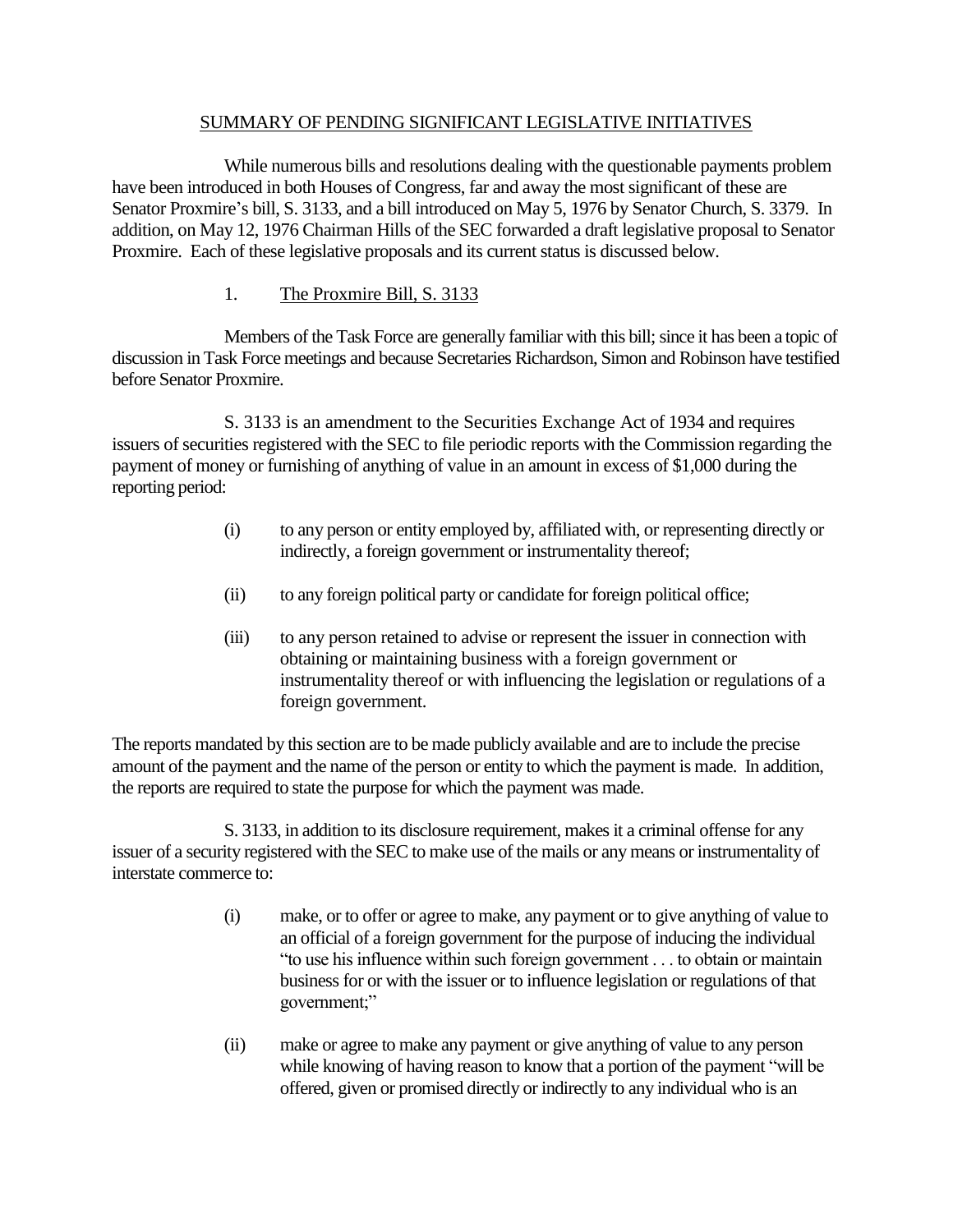official of a foreign government . . . for the purpose of inducing that individual to use his influence . . . to obtain or maintain business for or with the issuer or to influence legislation or regulations of that government;"

(iii) make or agree to make any payment or give anything of value "to any foreign political party or official thereof or any candidate for foreign political office" for the purpose of inducing use of influence in the obtaining or maintaining of business for or with the issuer or influencing legislation or regulations of that government.

In addition, Senator Proxmire's bill would make it unlawful for any issuer to make or agree to make any payment or to give anything of value "in a manner or for a purpose which is illegal under the laws of a foreign government having jurisdiction over the transaction." S. 3133 would vest the SEC with the authority to prosecute and appeal criminal actions arising under its provisions.

Secretaries Richardson, Simon and Robinson testified before Senator Proxmire on April 8, 1976, and while expressing misgivings about the Proxmire approach, reserved a final judgment and detailed critique until a date by which the Task Force would have had a chance to begin its work and systematically scrutinize the policy questions posed by the Proxmire bill. Pressed by Senator Proxmire for an early report, Secretary Richardson agreed to report back to Senator Proxmire by early June.

In hearings and in public statements, Senator Proxmire has evidenced a willingness to alter or amend S. 3133 to accommodate various legitimate criticisms and concerns such as the inappropriateness of vesting the SEC with criminal enforcement authority and the problem involved in possible prohibition of corporate political contributions by U.S. firms in countries where such are legal. Senator Proxmire has also evidenced a willingness to accommodate certain amendments to the securities laws proposed by Chairman Hills on May 12, 1976. These changes are discussed below.

It should be noted that the Proxmire approach involving criminal penalties is rejected by Senators Church and Percy of the Senate Foreign Relations Subcommittee on Multinational Appropriations. These senators and their staffs believe that the criminal approach is unenforceable and inappropriate and prefer emphasis on disclosure.

## 2. The Church Bill, S. 3379

S. 3379 is the joint work product of Senators Church and Percy. Senator Church, however, introduced it without Senator Percy's co-sponsorship since Percy has reservations about certain of its provisions. In broad outline, however, S. 3379 represents an approach supported by Percy as well as by Church.

S. 3379, the International Contributions, Payments and Gifts Disclosure Act, contains the following provisions. It would amend the Securities Exchange Act of 1934 to require issuers of securities registered with the SEC to file annually a sworn disclosure statement containing a complete accounting of all payments or gifts (including offers and agreements to make such payments or gifts) of "significant value" made: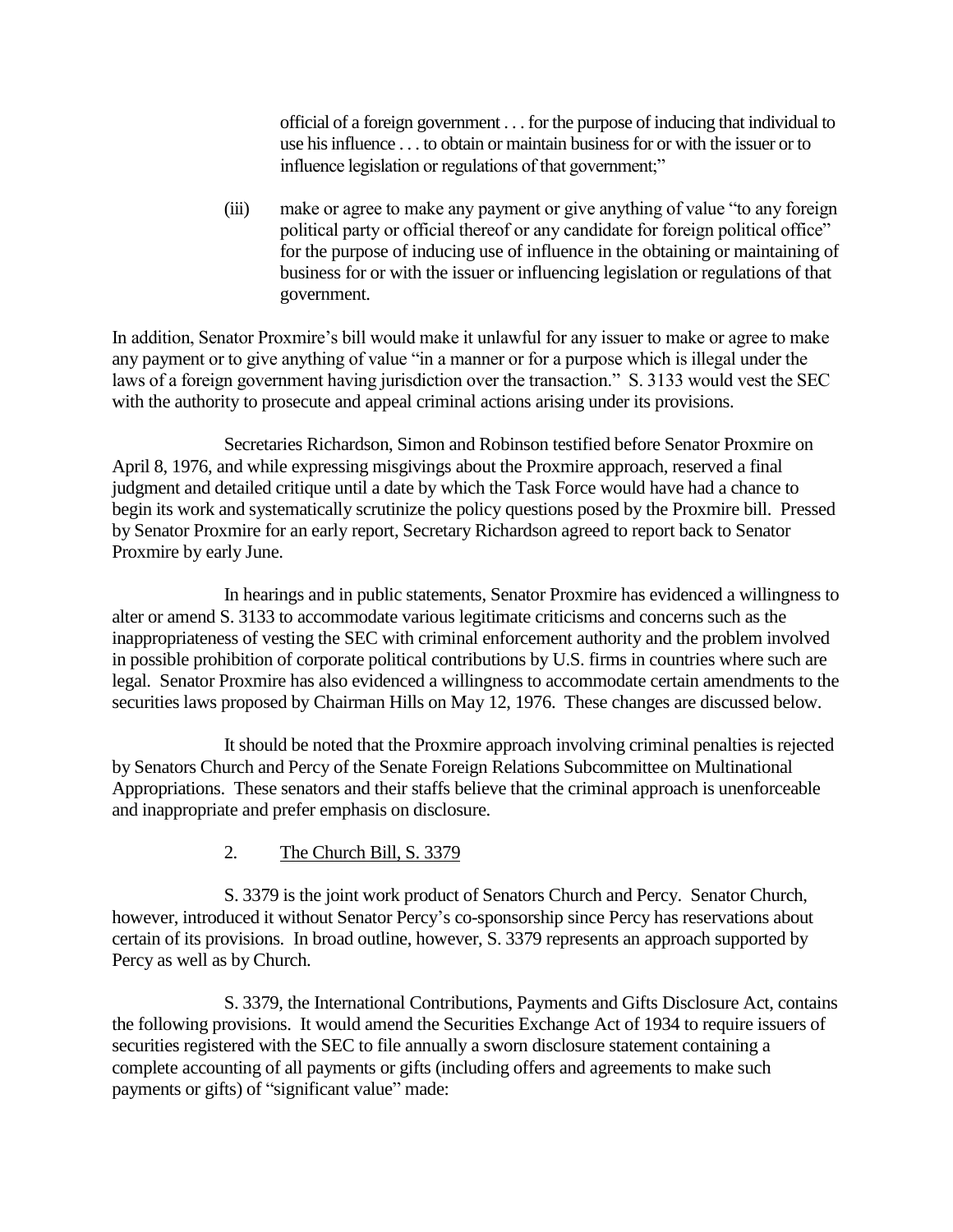- (i) as direct or indirect political contributions to foreign governments;
- (ii) to employees of foreign governments and intended to influence the decisions of such employees and which are made without the consent of their sovereign; and
- (iii) made to employees of foreign nongovernmental purchasers and sellers and intended to influence normal commercial decisions of their employer and are made without the employer's knowledge or consent.

This annual disclosure statement must set forth the name and address of the person who made such a contribution, payment or gift; the date and amount of the payment; the name and address of each recipient or beneficiary, direct and indirect, of such payment; a description of the purpose for which the payment was furnished; and a statement whether the payment was legal in the jurisdiction where made. Further, this section of the Church bill provides criminal penalties for knowing failure to file or knowingly filing a false or insufficient statement. All information contained in such annual reports would be made public unless the President makes a determination that public disclosure would "severely impair the conduct of United States foreign policy." In this case, the President would then nonetheless have to place the information in a report and submit it to the Senate Committee on Foreign Relations and the House Committee on International Relations.

The Secretary of State is charged with preparing a comprehensive review and foreign policy analysis on a country-by-country basis concerning the implications of the types and amounts of payments disclosed in the annual reports filed with the SEC.

Further the Church bill:

- (i) requires each company to include in its annual report to shareholders the aggregate value of all such payments and a statement as to whether or not they were legal or illegal in the countries where made and advise their shareholders that information on specific transactions is publicly available at the SEC.
- (ii) amends the Internal Revenue Code to clarify standards of nondeductibility for illegal foreign payments.
- (iii) requires that each issuing corporation have a board of directors composed of at least one-third outside directors and that these directors compose an audit committee responsible for initiating and pursuing internal investigations of company operations including supervision of hiring and conduct of independent auditors. Independent auditors are given civil recourse for damage against persons or companies who withhold or misrepresent information necessary for the auditor to carry out his responsibilities.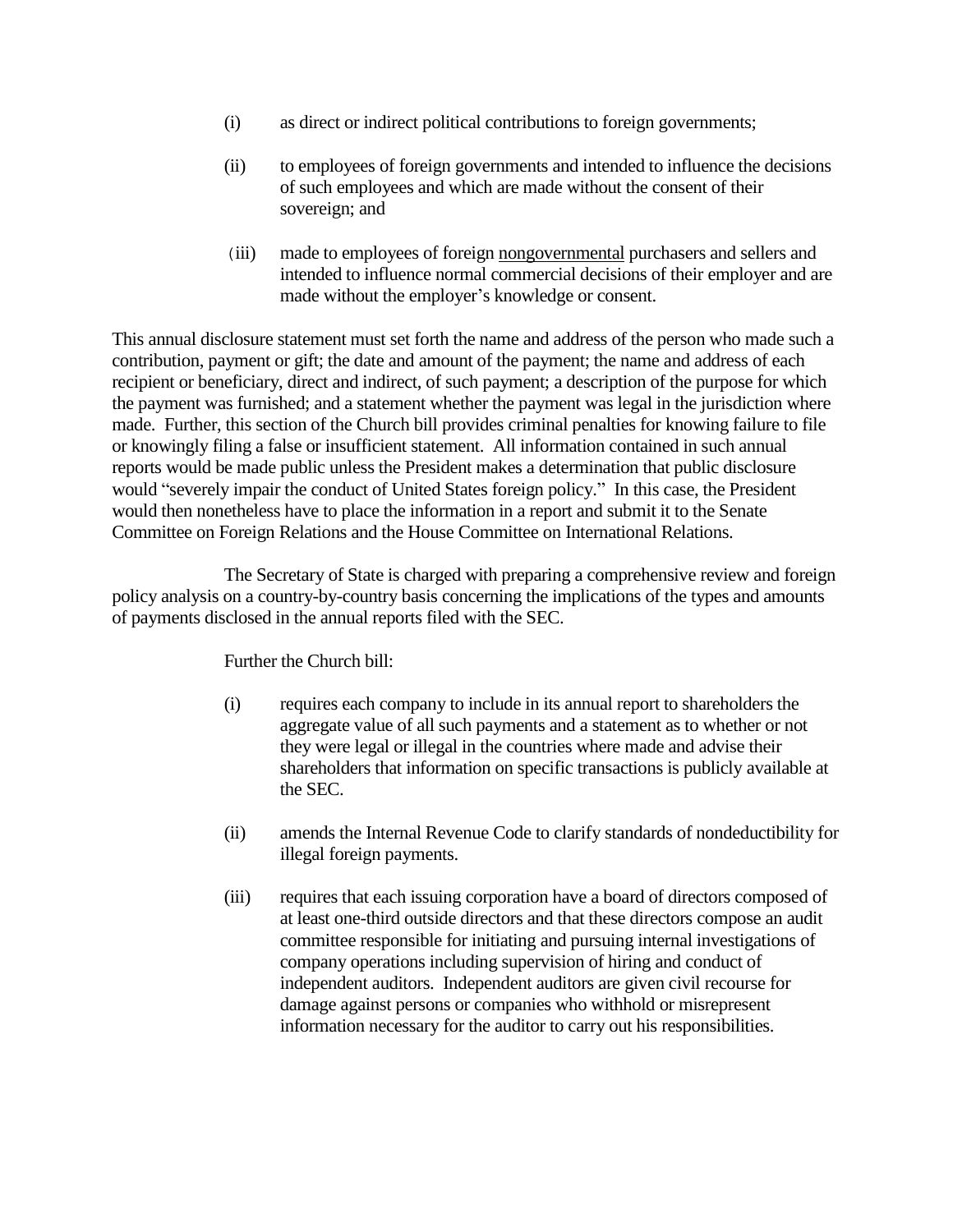- (iv) grants a shareholder right of action for actual damages in connection with the purchase or sale of any security or waste of assets resulting from any of the contributions, payments or gifts in question.
- (v) grants a right of action to persons to seek actual damages from illegal payments made by a competitor providing the plaintiff has not himself made such illegal payments in a relevant time period. Such damages can be trebled.

No hearings have yet been scheduled on the Church bill. Senator Percy plans to seek some amendments. It is not unreasonable to expect that the Task Force or members of the Task Force on behalf of their departments will be called to testify on this legislation. As yet, no counterpart legislation has been introduced in the House. Speculation exists that Senator Church will try to persuade Congressman Reuss to introduce a similar bill in the House. Such House initiative would significantly increase the prospects for this legislation in this session of Congress. Because it amends both the Securities Exchange Act and the Internal Revenue Code, S. 3379 has been referred to both the Committees on Banking, Housing and Urban Affairs and Foreign Relations and if reported will have to be referred to the Committee on Finance.

It should be noted that S. 3379 requires reporting of "commercial" as well as governmental or official bribery. A chief thrust of the bill is toward corporate responsibility as a general proposition. In Senator Percy's mind, the bill is to serve a broader purpose than simply addressing the questionable foreign payments problem.

# 3. SEC Draft Legislation

In his report submitted to Senator Proxmire on May 12, 1976, Chairman Hills of the SEC has proposed legislation amending the Securities Exchange Act of 1934:

- to prohibit falsification of corporate accounting records;
- to prohibit the making of false and misleading statements by corporate officials or agents to persons conducting audits of the company's books and records and financial operations;
- to require corporate management to establish and maintain its own system of internal accounting controls designed to provide reasonable assurances that corporate transactions are executed in accordance with management's general or specific authorization, and that such transactions are properly reflected on the corporation's books.

Since the SEC legislative proposal is relatively short, it is attached in its entirety to this appendix.

Senator Proxmire has applauded the Hills' initiative and has agreed to introduce his proposed legislation, characterizing it as "the Commission's redraft of my own bill." He has further said, however, that he will consider it "along with other proposals." Apparently, therefore, Proxmire considers the SEC's initiative to be additive to, and not a substitute for, S. 3133.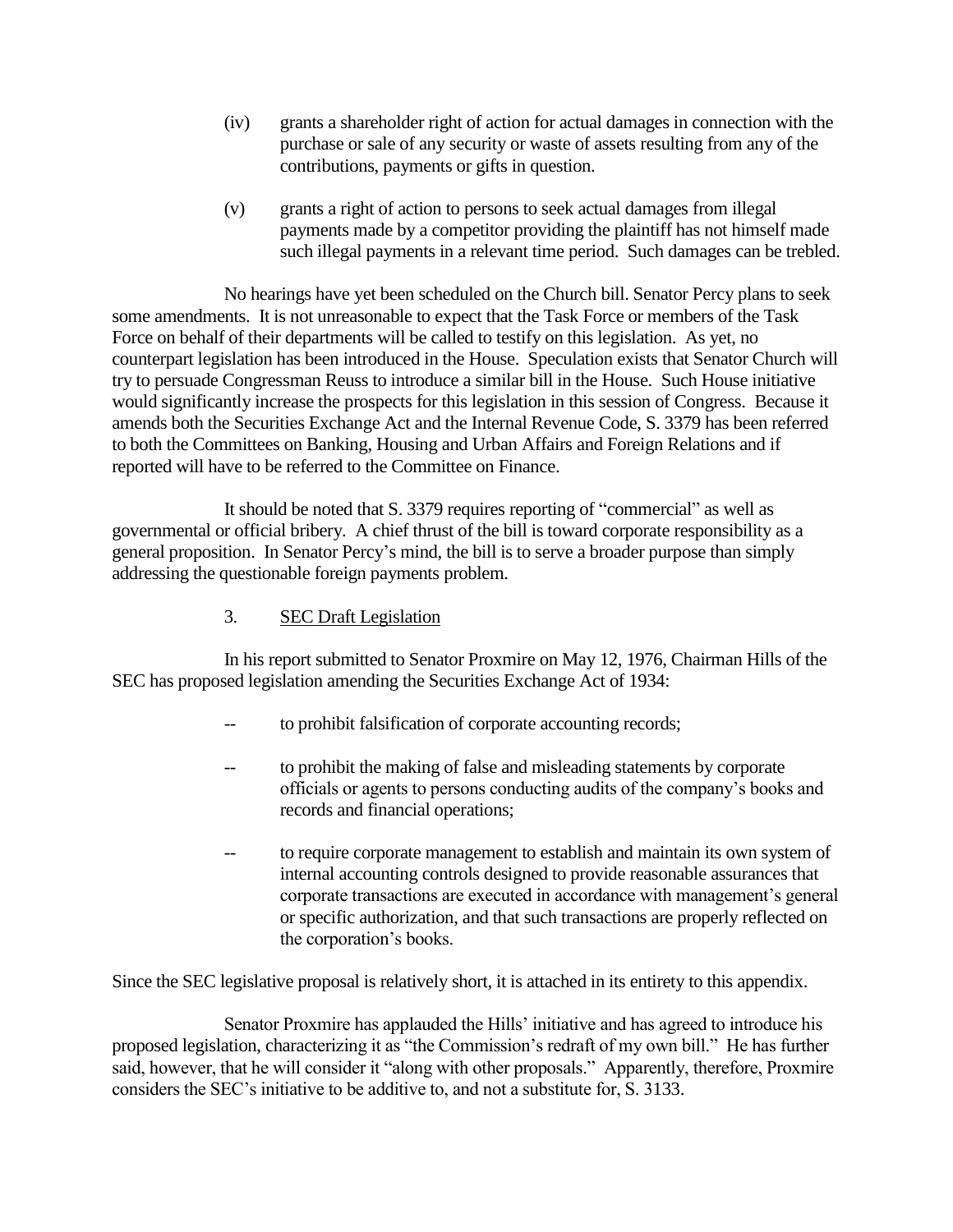## B. Draft Legislation Proposed by the Commission

The Commission proposes the following for Congressional consideration:

## A BILL

To amend the Securities Exchange Act of 1934 to prohibit certain issuers of securities from falsifying their books and records, and for related purposes.

## Be it enacted by the Senate and House of Representatives of the United States of

#### America in Congress assembled,

That Section 13(b) of the Securities Exchange Act, 15 U.S.C. 78m(b), is amended by renumbering existing Section 13(b) as "Section 13(b)(1)", and by adding at the end of new Section 13(b)(1), the following subparagraphs:

 $\degree$ (b)(2) Every issuer which has a class of securities registered pursuant to section 12 of this title and every issuer which is required to file reports pursuant to Section 15(d) of this title shall

"(A) make and keep books, records and accounts, which accurately and fairly reflect the transactions and dispositions of the assets of the issuer; and

"(B) devise and maintain an adequate system of internal accounting controls sufficient to provide reasonable assurances that

- "(i) transactions are executed in accordance with management's general or specific authorization;
- "(ii) transactions are recorded as necessary (1) to permit preparation of financial statements in conformity with generally accepted accounting principles or any other criteria applicable to such statements and (2) to maintain accountability for assets;
- "(iii) access to assets is permitted only in accordance with management's authorization; and
- "(iv) the recorded accountability for assets is compared with the existing assets at reasonable intervals and appropriate action is taken with respect to any differences.

 $'(b)(3)$  It shall be unlawful for any person, directly or indirectly, to falsify, or cause to be falsified,